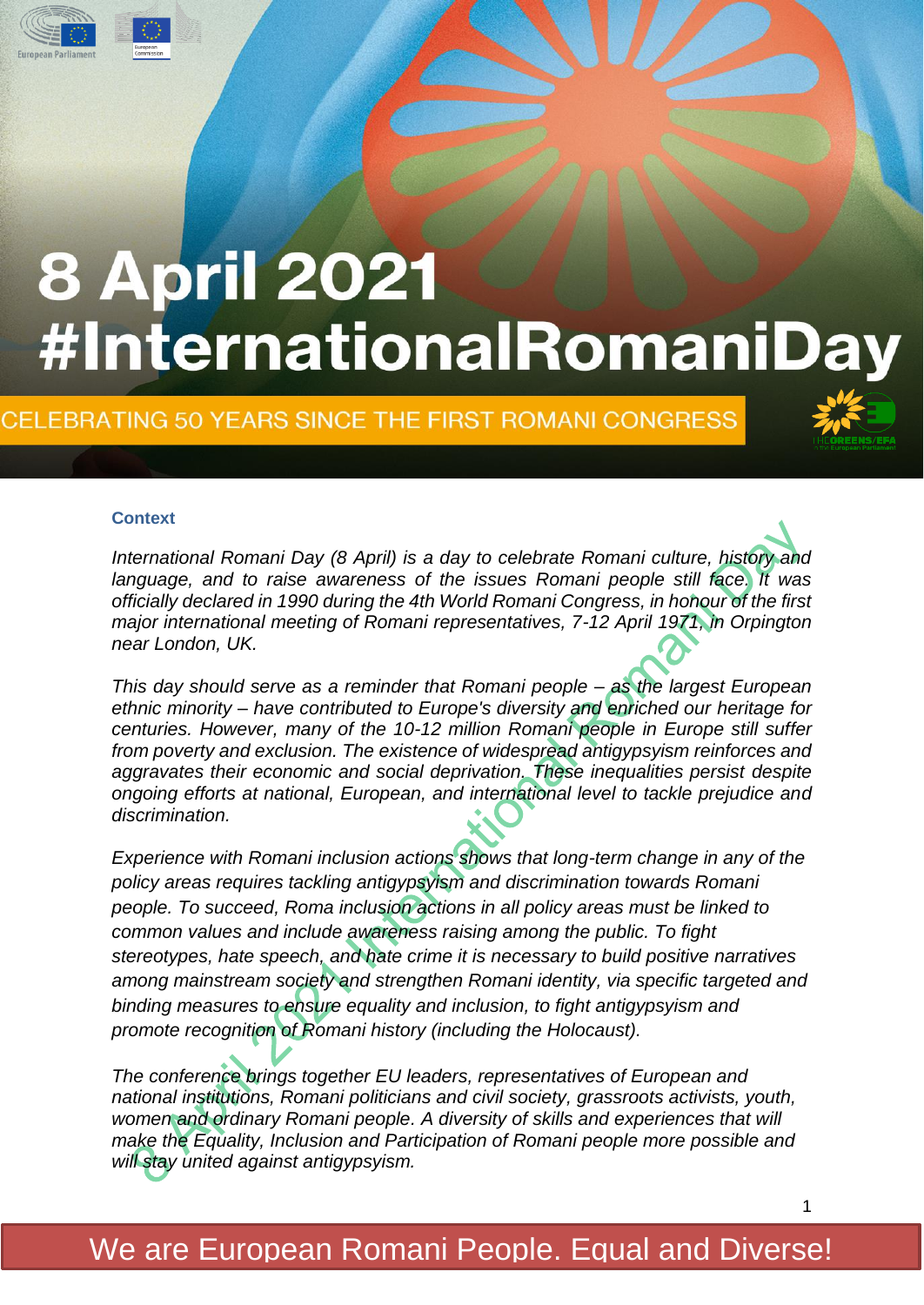

CELEBRATING 50 YEARS SINCE THE FIRST ROMANI CONGRESS



#### **Online High-level Conference**

#### **AGENDA**

| <b>Online High-level Conference</b> |                                                                                                                                                                                                                                                                                                                                                                                                   |  |
|-------------------------------------|---------------------------------------------------------------------------------------------------------------------------------------------------------------------------------------------------------------------------------------------------------------------------------------------------------------------------------------------------------------------------------------------------|--|
|                                     | 12:00 - 15:00                                                                                                                                                                                                                                                                                                                                                                                     |  |
| <b>AGENDA</b>                       |                                                                                                                                                                                                                                                                                                                                                                                                   |  |
| 12:00 - 12:05                       | <b>Opening ceremony</b><br>Intonation of the Romani Anthem Gelem, Gelem                                                                                                                                                                                                                                                                                                                           |  |
| 12:05 - 12:10                       | <b>Welcoming remarks</b><br>Mr. Romeo Franz, Member of the European Parliament                                                                                                                                                                                                                                                                                                                    |  |
| 12:10 - 12:30                       | Keynote speech from the leaders of EU Institutions<br>Ms. Ursula von der LEYEN - President of the European Commission<br>(tbc)<br>Mr. Davida Sassoli - President of the European Parliament<br>Mr. Charles Michel - President of the European Council<br>Ms. Nuno Brito - Council of the European Union                                                                                           |  |
| 12:30 - 12:45                       | 50 years after the First Romani Congress. How it started and<br>what has been done?<br>Mr. Grattan Puxon - Romani activist, participant at the First Romani<br>Congress<br>Ms. Soraya Post - former Member of the European Parliament<br>Mr. Juan de Dios Ramírez-Heredia- former Member of the European<br><b>Parliament tbc</b><br>Ms. Miranda Vuolasranta - European Roma and Travellers Forum |  |
| 12:45 - 12:55                       | <b>Break - Romani Musicians performance</b>                                                                                                                                                                                                                                                                                                                                                       |  |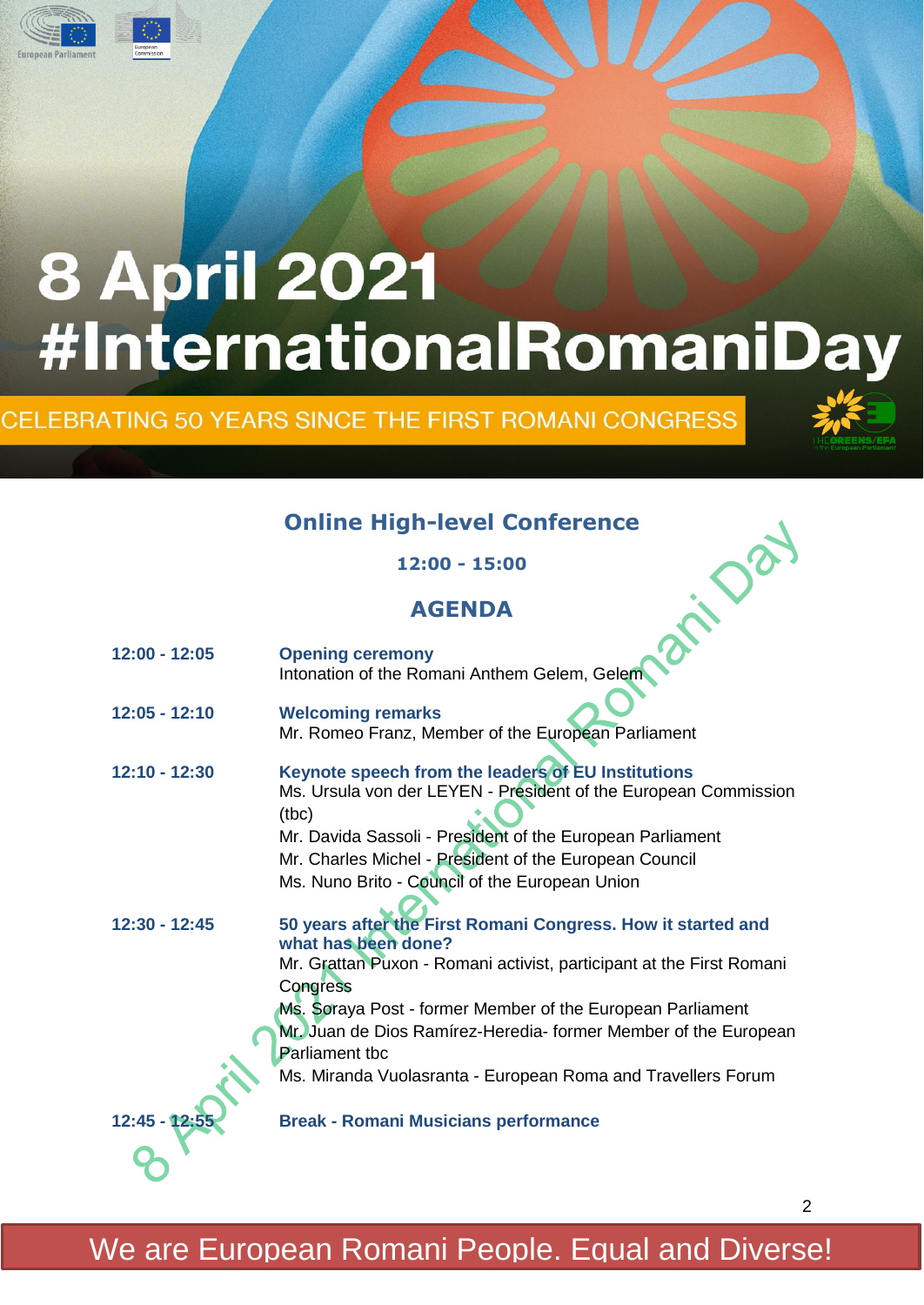

CELEBRATING 50 YEARS SINCE THE FIRST ROMANI CONGRESS



3

**Making Romani Equality, Inclusion and Participation a Reality. The way forward to fight against antigypsyism. Who, what and how?**

| 12:55 - 13:20   | <b>EU policy making and support</b><br>Ms. Helena Dalli - EU Commissioner for Equality<br>MEP Juan Fernando LÓPEZ AGUILAR, Chair of the Committee on<br>Civil Liberties, Justice and Home Affairs<br><b>MEP Peter Polack, EPP</b><br>MEP Anna Donath, RE<br><b>MEP Cornelia Ernst, GUE</b><br><b>MEP Terry Reintke, GREENS</b> |
|-----------------|--------------------------------------------------------------------------------------------------------------------------------------------------------------------------------------------------------------------------------------------------------------------------------------------------------------------------------|
|                 | MEP Sergey Lagodinsky, GREENS                                                                                                                                                                                                                                                                                                  |
|                 | MEP Carmen Avram, S&D                                                                                                                                                                                                                                                                                                          |
| $13:20 - 13:35$ | The way forward to combat negative attitudes against Romani<br><b>People</b>                                                                                                                                                                                                                                                   |
|                 | Ms. Margareta Matache, Harvard University, U.S.A.                                                                                                                                                                                                                                                                              |
|                 | Mr. Dan Pavel Doghi, Chief of the Contact Point for Roma and Sinti<br>Issues, OSCE/ODIHR, Poland                                                                                                                                                                                                                               |
|                 | Ms. Jelena Jovanovic, Coordinator of the Anti-Racism and Diversity<br>Intergroup, European Parliament                                                                                                                                                                                                                          |
|                 | Mr. Frank Reuter, University of Heidelberg, Germany                                                                                                                                                                                                                                                                            |
|                 | National Agency for Roma, Romania                                                                                                                                                                                                                                                                                              |
|                 |                                                                                                                                                                                                                                                                                                                                |
| $13:35 - 13:55$ | The role of youth and women in making Romani Equality,<br>Inclusion and Participation a Reality                                                                                                                                                                                                                                |
|                 | Ms. Maria Atanasova, youth activist, Bulgaria                                                                                                                                                                                                                                                                                  |
|                 | Mr. Atanas Stoyanov, Phiren Amenca, Brussels                                                                                                                                                                                                                                                                                   |
|                 | Ms. Irina Spataru, youth activist, Austria                                                                                                                                                                                                                                                                                     |
|                 | Mr. Norbert Iuonas, Civic Union of Romanian Roma Youth, Romania                                                                                                                                                                                                                                                                |
|                 | Ms. Maria Dumitru, youth activist, Spain                                                                                                                                                                                                                                                                                       |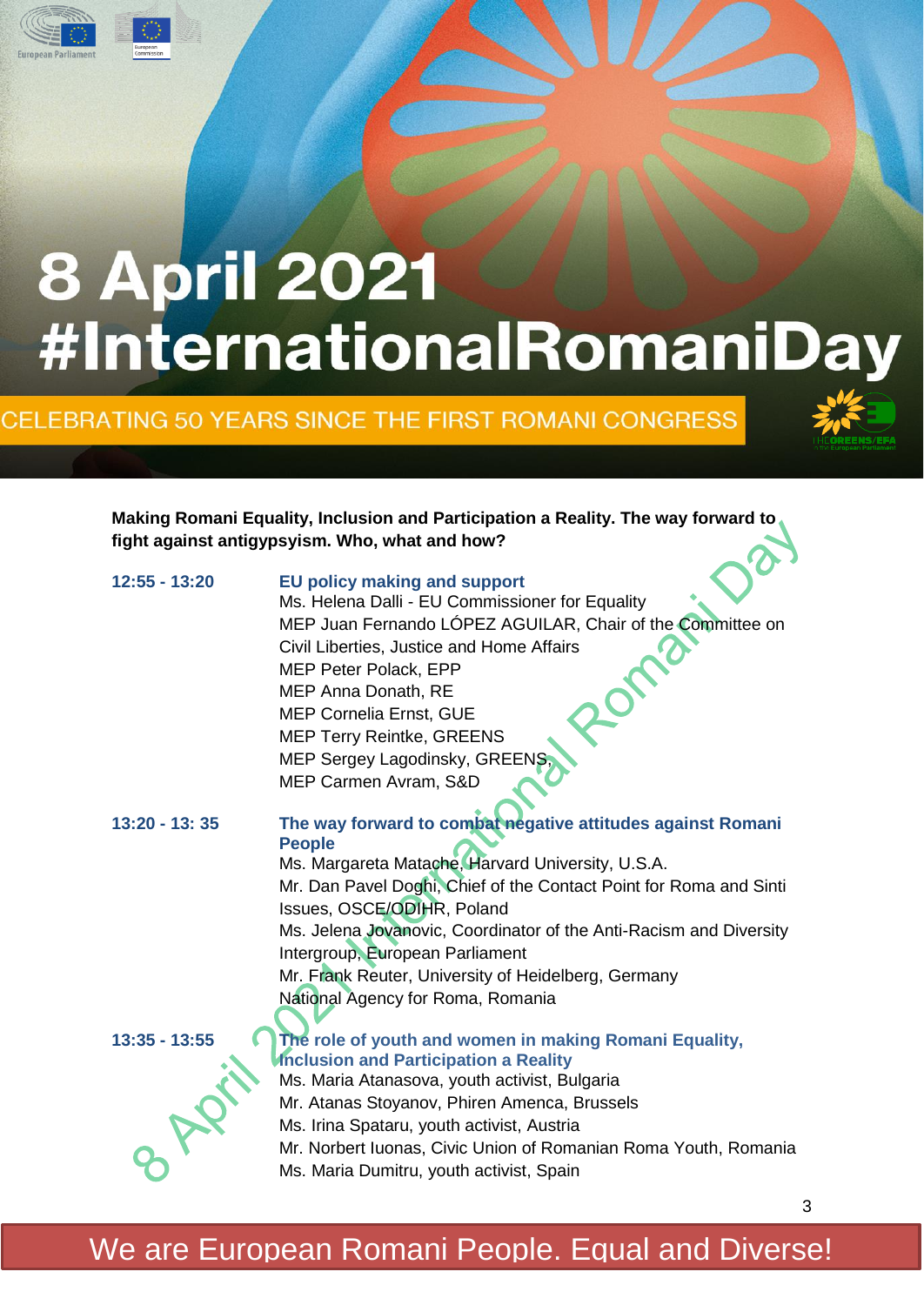

CELEBRATING 50 YEARS SINCE THE FIRST ROMANI CONGRESS



4

Mr. Senad Sakipovsky, Institute for Roma and Minorities Integration Wuppertal, Germany Ms. Adriana Lamackova, Center for Reproductive Rights, Switzerland Ms. Terezia Rostas - Kskosan, UK Ms. Daniela Lakatos, youth activist, Hungary

- **14:55 - 14:00 Break - Romani musician performance**
- **14:00 - 14:20 The role of Civil Society in making Romani Equality, Inclusion and Participation a Reality**

Ms.Gabriela Hrabanova, European Roma Grassroots Organizations Network, Brussels Mr. Daniel Strauss, Romno Kher, Germany Ms. Belen Sanchez, Fundation Secretariado Gitano, Spain Mr. Ivan Ivanov, European Roma Information Office, Brussels Ms.Radost Zaharieva, European Public Health Alliance, Brussels Mr. Adem Ademi, European Roma Equality Network, Brussels Ms.Tanja Dzordzevic, Association of Roma Coordinators, Serbia Ms. Victoria Aluna, UK



#### **14:20 - 14:35 The power of political representation in making Romani Equality, Inclusion and Participation a Reality**

Ms.Liliana Hristache, Local Councilor, Montreuil - Paris, France Mr.Ismael Cortez, Member of the Spanish Parliament, Spain Mr.Catalin Manea, Member of the Romanian Parliament, Romania Ms. Arabela Iljaz, Ministry of Education and Science, Senior Associate for Implementation of Romani Education Policies, Northern Macedonia

Mr.Tefik Mahmut, politician from Northern Macedonia